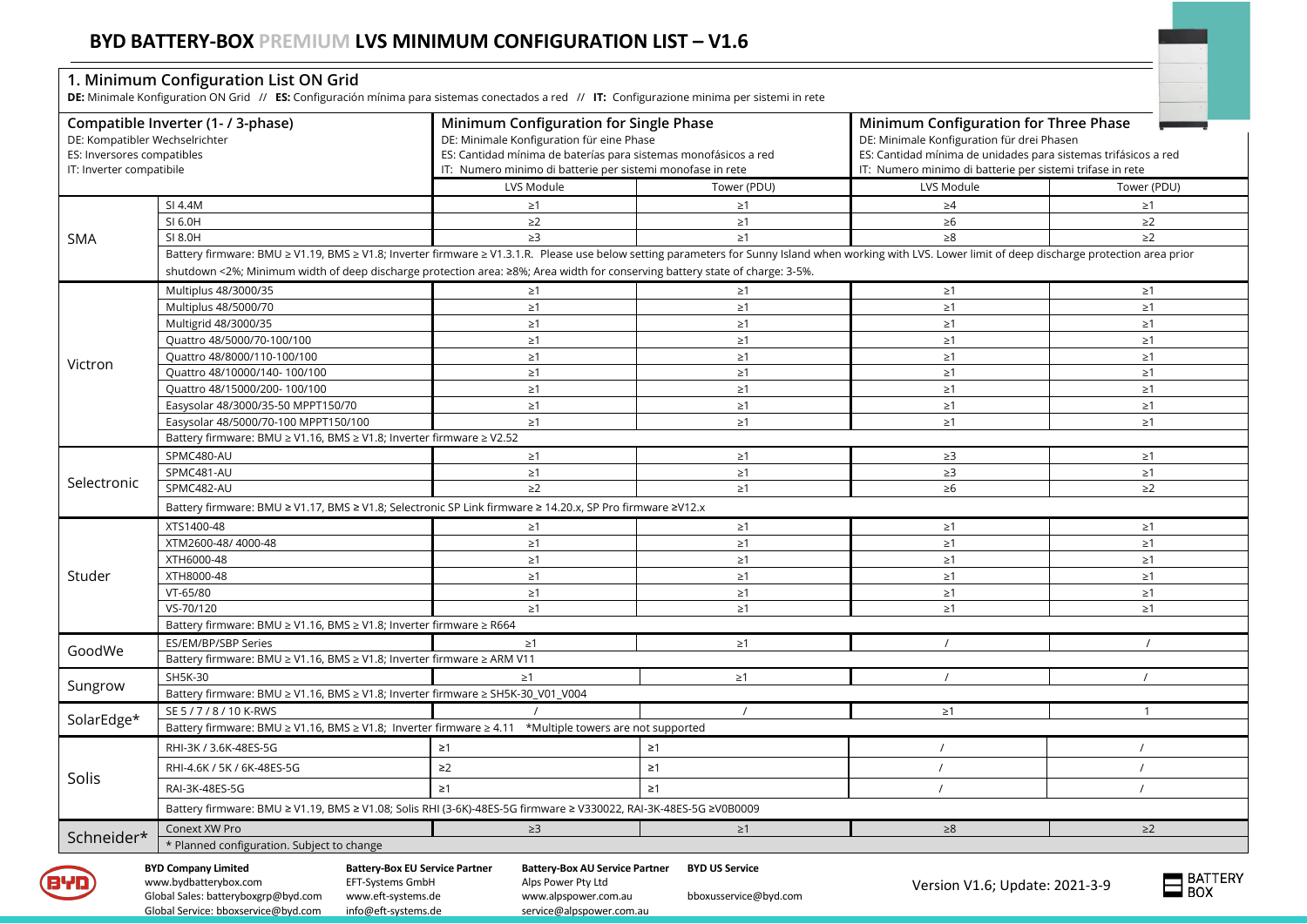| Minimum Configuration for Single Phase<br>Minimum Configuration for Three Phase<br>Compatible Inverter (1- / 3-phase)<br>DE: Kompatibler Wechselrichter<br>DE: Minimale Konfiguration für eine Phase<br>DE: Minimale Konfiguration für drei Phasen<br>ES: Inversores compatibles<br>ES: Cantidad mínima de baterías para sistemas monofásicos a red con backup<br>ES: Cantidad mínima de baterías para sistemas trifase a red con backup | Tower (PDU)                                                                                                                                                                                              |  |  |  |  |  |  |
|------------------------------------------------------------------------------------------------------------------------------------------------------------------------------------------------------------------------------------------------------------------------------------------------------------------------------------------------------------------------------------------------------------------------------------------|----------------------------------------------------------------------------------------------------------------------------------------------------------------------------------------------------------|--|--|--|--|--|--|
| IT: Numero minimo di batterie per sistemi monofase in rete con backup<br>IT: Numero minimo di batterie per sistemi trifase in rete con backup<br>IT: Inverter compatibile                                                                                                                                                                                                                                                                |                                                                                                                                                                                                          |  |  |  |  |  |  |
| LVS Module<br>LVS Module<br>Tower (PDU)                                                                                                                                                                                                                                                                                                                                                                                                  |                                                                                                                                                                                                          |  |  |  |  |  |  |
| SI 4.4M<br>$\geq$ 2<br>$\geq$ 1<br>$\geq 8$                                                                                                                                                                                                                                                                                                                                                                                              | $\geq$ 2                                                                                                                                                                                                 |  |  |  |  |  |  |
| SI 6.0H<br>$\geq$ 1<br>$\geq 12$<br>$\geq 4$                                                                                                                                                                                                                                                                                                                                                                                             | $\geq$ 3                                                                                                                                                                                                 |  |  |  |  |  |  |
| SI 8.0H<br>$\geq 4$<br>$\geq$ 1<br>$\geq 12$<br>SMA                                                                                                                                                                                                                                                                                                                                                                                      | $\geq$ 3                                                                                                                                                                                                 |  |  |  |  |  |  |
| shutdown <2%; Minimum width of deep discharge protection area: ≥8%; Area width for conserving battery state of charge: 3-5%.                                                                                                                                                                                                                                                                                                             | Battery firmware: BMU ≥ V1.19, BMS ≥ V1.8; Inverter firmware ≥ V1.3.1.R. Please use below setting parameters for Sunny Island when working with LVS. Lower limit of deep discharge protection area prior |  |  |  |  |  |  |
| Multiplus 48/3000/35<br>$\geq$ 2<br>$\geq 5$<br>$\geq$ 1                                                                                                                                                                                                                                                                                                                                                                                 | $\geq$ 2                                                                                                                                                                                                 |  |  |  |  |  |  |
| $\geq 7$<br>Multiplus 48/5000/70<br>$\geq$ 3<br>$\geq$ 1                                                                                                                                                                                                                                                                                                                                                                                 | $\geq$ 2                                                                                                                                                                                                 |  |  |  |  |  |  |
| $\geq$ 2<br>$\geq 5$<br>Multigrid 48/3000/35<br>$\geq$ 1                                                                                                                                                                                                                                                                                                                                                                                 | $\geq$ 2                                                                                                                                                                                                 |  |  |  |  |  |  |
| Quattro 48/5000/70-100/100<br>$\geq 7$<br>$\geq$ 3<br>$\geq$ 1                                                                                                                                                                                                                                                                                                                                                                           | $\geq$ 2                                                                                                                                                                                                 |  |  |  |  |  |  |
| Quattro 48/8000/110-100/100<br>$\geq 4$<br>$\geq$ 1<br>$\geq 12$<br>Victron                                                                                                                                                                                                                                                                                                                                                              | $\geq$ 3                                                                                                                                                                                                 |  |  |  |  |  |  |
| Quattro 48/10000/140-100/100<br>$\geq 5$<br>$\geq$ 2<br>$\geq 15$                                                                                                                                                                                                                                                                                                                                                                        | $\geq 4$                                                                                                                                                                                                 |  |  |  |  |  |  |
| $\geq 7$<br>$\geq$ 2<br>Quattro 48/15000/200-100/100<br>$\geq 18$                                                                                                                                                                                                                                                                                                                                                                        | $\geq 5$                                                                                                                                                                                                 |  |  |  |  |  |  |
| Easysolar 48/3000/35-50 MPPT150/70<br>$\geq$ 2<br>$\geq 5$<br>$\geq$ 1                                                                                                                                                                                                                                                                                                                                                                   | $\geq$ 2                                                                                                                                                                                                 |  |  |  |  |  |  |
| $\geq$ 3<br>Easysolar 48/5000/70-100 MPPT150/100<br>$\geq$ 1<br>$\geq 7$                                                                                                                                                                                                                                                                                                                                                                 | $\geq$ 2                                                                                                                                                                                                 |  |  |  |  |  |  |
| Battery firmware: BMU ≥ V1.16, BMS ≥ V1.8; Inverter firmware ≥ V2.52                                                                                                                                                                                                                                                                                                                                                                     |                                                                                                                                                                                                          |  |  |  |  |  |  |
| SPMC480-AU<br>$\geq$ 2<br>$\geq$ 1<br>$\geq 4$                                                                                                                                                                                                                                                                                                                                                                                           | $\geq$ 1                                                                                                                                                                                                 |  |  |  |  |  |  |
| SPMC481-AU<br>$\geq$ 3<br>$\geq$ 1<br>$\geq 6$                                                                                                                                                                                                                                                                                                                                                                                           | $\geq$ 2                                                                                                                                                                                                 |  |  |  |  |  |  |
| Selectronic<br>$\geq 5$<br>SPMC482-AU<br>$\geq$ 2<br>$\geq 8$                                                                                                                                                                                                                                                                                                                                                                            | $\geq$ 2                                                                                                                                                                                                 |  |  |  |  |  |  |
| Battery firmware: BMU ≥ V1.17, BMS ≥ V1.8; Selectronic SP Link firmware ≥ 14.20.x, SP Pro firmware ≥V12.x                                                                                                                                                                                                                                                                                                                                |                                                                                                                                                                                                          |  |  |  |  |  |  |
| XTS1400-48<br>$\geq$ 2<br>$\geq 1$<br>$\geq$ 1                                                                                                                                                                                                                                                                                                                                                                                           | $\geq$ 1                                                                                                                                                                                                 |  |  |  |  |  |  |
| XTM2600-48<br>$\geq$ 2<br>$\geq$ 1<br>$\geq 5$                                                                                                                                                                                                                                                                                                                                                                                           | $\geq$ 2                                                                                                                                                                                                 |  |  |  |  |  |  |
| $\geq 3$<br>$\geq$ 1<br>$\geq 8$<br>XTM4000-48                                                                                                                                                                                                                                                                                                                                                                                           | $\geq$ 2                                                                                                                                                                                                 |  |  |  |  |  |  |
| XTH6000-48<br>$\geq 4$<br>$\geq$ 1<br>$\geq 11$                                                                                                                                                                                                                                                                                                                                                                                          | $\geq$ 3                                                                                                                                                                                                 |  |  |  |  |  |  |
| $\geq 5$<br>XTH8000-48<br>$\geq$ 2<br>$\geq 15$<br>Studer                                                                                                                                                                                                                                                                                                                                                                                | $\geq 4$                                                                                                                                                                                                 |  |  |  |  |  |  |
| $VT-65$<br>$\geq$ 1<br>$\geq$ 1<br>$\geq$ 1                                                                                                                                                                                                                                                                                                                                                                                              | $\geq$ 1                                                                                                                                                                                                 |  |  |  |  |  |  |
| VT-80/VS-70<br>$\geq$ 2<br>$\geq$ 2<br>$\geq$ 1                                                                                                                                                                                                                                                                                                                                                                                          | $\geq$ 1                                                                                                                                                                                                 |  |  |  |  |  |  |
| $VS-120$<br>$\geq$ 3<br>$\geq$ 1<br>$\geq$ 3                                                                                                                                                                                                                                                                                                                                                                                             | $\geq$ 1                                                                                                                                                                                                 |  |  |  |  |  |  |
| Battery firmware: BMU ≥ V1.16, BMS ≥ V1.8; Inverter firmware ≥ R664                                                                                                                                                                                                                                                                                                                                                                      |                                                                                                                                                                                                          |  |  |  |  |  |  |
| <b>ES Series</b><br>$\geq$ 2<br>$\geq$ 1                                                                                                                                                                                                                                                                                                                                                                                                 |                                                                                                                                                                                                          |  |  |  |  |  |  |
| GW3048-EM<br>$\geq$ 1<br>$\geq$ 1                                                                                                                                                                                                                                                                                                                                                                                                        |                                                                                                                                                                                                          |  |  |  |  |  |  |
| GoodWe<br>$\geq$ 2<br>GW3648-EM/ GW 5048-EM/ SBP Series<br>$\geq 1$                                                                                                                                                                                                                                                                                                                                                                      |                                                                                                                                                                                                          |  |  |  |  |  |  |
| Battery firmware: BMU ≥ V1.16, BMS ≥ V1.8; Inverter firmware ≥ ARM V11                                                                                                                                                                                                                                                                                                                                                                   |                                                                                                                                                                                                          |  |  |  |  |  |  |
| SH5K-30<br>$\geq$ 1<br>$\geq$ 1                                                                                                                                                                                                                                                                                                                                                                                                          | $\prime$                                                                                                                                                                                                 |  |  |  |  |  |  |
| Sungrow<br>Battery firmware: BMU ≥ V1.16, BMS ≥ V1.8; Inverter firmware ≥ SH5K-30_V01_V004                                                                                                                                                                                                                                                                                                                                               |                                                                                                                                                                                                          |  |  |  |  |  |  |
| RHI-3K / 3.6K-48ES-5G<br>$\geq$ 1<br>$\geq$ 1                                                                                                                                                                                                                                                                                                                                                                                            |                                                                                                                                                                                                          |  |  |  |  |  |  |
| RHI-4.6K / 5K / 6K-48ES-5G<br>$\geq$ 2<br>$\geq$ 1                                                                                                                                                                                                                                                                                                                                                                                       |                                                                                                                                                                                                          |  |  |  |  |  |  |
| Solis<br>$\geq$ 1<br>$\geq 1$<br>RAI-3K-48ES-5G                                                                                                                                                                                                                                                                                                                                                                                          |                                                                                                                                                                                                          |  |  |  |  |  |  |
| Battery firmware: BMU ≥ V1.19, BMS ≥ V1.08; Solis RHI (3-6K)-48ES-5G firmware ≥ V330022, RAI-3K-48ES-5G ≥V0B0009                                                                                                                                                                                                                                                                                                                         |                                                                                                                                                                                                          |  |  |  |  |  |  |
| Conext XW Pro<br>$\geq 4$<br>$\geq 12$<br>$\geq$ 1                                                                                                                                                                                                                                                                                                                                                                                       | $\geq$ 3                                                                                                                                                                                                 |  |  |  |  |  |  |
| Schneider*<br>* Planned configuration. Subject to change                                                                                                                                                                                                                                                                                                                                                                                 |                                                                                                                                                                                                          |  |  |  |  |  |  |



**BYD Company Limited Battery-Box EU Service Partner Battery-Box AU Service Partner BYD US Service** [www.bydbatterybox.com](http://www.bydbatterybox.com/) EFT-Systems GmbH Alps Power Pty Ltd<br>Global Sales: batteryboxgrp@byd.com www.eft-systems.de www.alpspower.com.au Global Sales: [batteryboxgrp@byd.com](mailto:batteryboxgrp@byd.com) [www.eft-systems.de](http://www.eft-systems.de/) [www.alpspower.com.au](http://www.alpspower.com.au/) bboxusservice@byd.com<br>Global Service: bboxservice@byd.com info@eft-systems.de service@alpspower.com.au Global Service: [bboxservice@byd.com](mailto:bboxservice@byd.com)

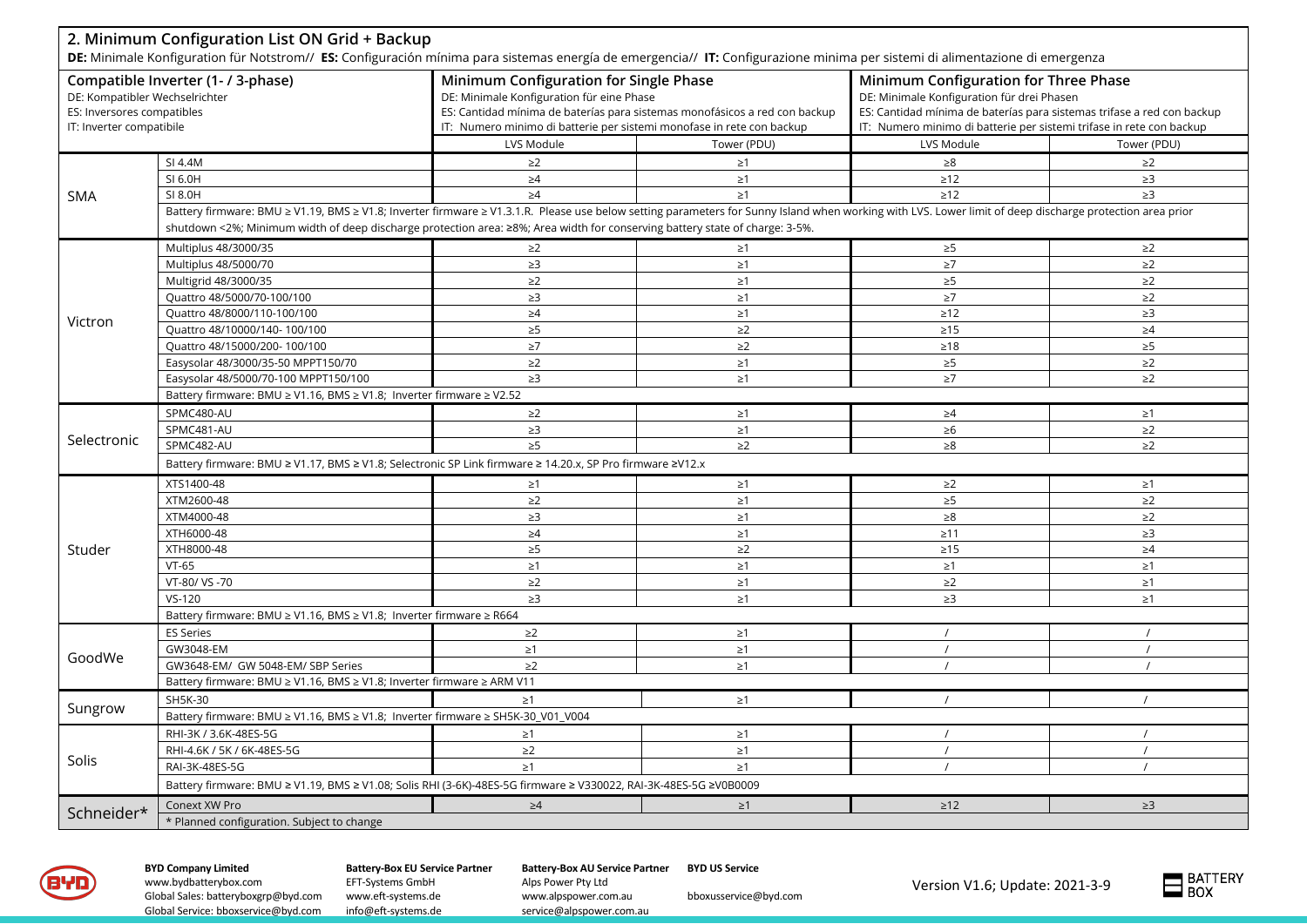| 3. Minimum Configuration List OFF Grid Typical Use<br>DE: Minimale Konfiguration Off Grid für den typischen Gebrauch// ES: Configuración mínima para sistemas aislados, uso convencional// IT: Configurazione minima per sistemi in isola, uso tipico |                                                                                                                                                                                                                                                                                                                                          |                                                                                                                                                                                                                          |             |                                                                                                                                                                                                                     |             |  |  |  |
|-------------------------------------------------------------------------------------------------------------------------------------------------------------------------------------------------------------------------------------------------------|------------------------------------------------------------------------------------------------------------------------------------------------------------------------------------------------------------------------------------------------------------------------------------------------------------------------------------------|--------------------------------------------------------------------------------------------------------------------------------------------------------------------------------------------------------------------------|-------------|---------------------------------------------------------------------------------------------------------------------------------------------------------------------------------------------------------------------|-------------|--|--|--|
| Compatible Inverter (1- / 3-phase)<br>DE: Kompatibler Wechselrichter<br>ES: Inversores compatibles<br>IT: Inverter compatibile                                                                                                                        |                                                                                                                                                                                                                                                                                                                                          | Minimum Configuration for Single Phase<br>DE: Minimale Konfiguration für eine Phase<br>ES: Cantidad mínima de baterías para sistemas monofásicos aisladas<br>IT: Numero minimo di batterie per sistemi monofase in isola |             | Minimum Configuration for Three Phase<br>DE: Minimale Konfiguration für drei Phasen<br>ES: Cantidad mínima de baterías para sistemas trifase aisladas<br>IT: Numero minimo di batterie per sistemi trifase in isola |             |  |  |  |
|                                                                                                                                                                                                                                                       |                                                                                                                                                                                                                                                                                                                                          | LVS Module                                                                                                                                                                                                               | Tower (PDU) | LVS Module                                                                                                                                                                                                          | Tower (PDU) |  |  |  |
| SMA                                                                                                                                                                                                                                                   | SI 4.4M                                                                                                                                                                                                                                                                                                                                  | $\geq$ 2                                                                                                                                                                                                                 | $\geq$ 1    | $\geq 8$                                                                                                                                                                                                            | $\geq$ 2    |  |  |  |
|                                                                                                                                                                                                                                                       | SI 6.0H                                                                                                                                                                                                                                                                                                                                  | $\geq 4$                                                                                                                                                                                                                 | $\geq$ 1    | $\geq 12$                                                                                                                                                                                                           | $\geq$ 3    |  |  |  |
|                                                                                                                                                                                                                                                       | SI 8.0H                                                                                                                                                                                                                                                                                                                                  | $\geq 4$                                                                                                                                                                                                                 | $\geq$ 1    | $\geq 12$                                                                                                                                                                                                           | $\geq$ 3    |  |  |  |
|                                                                                                                                                                                                                                                       | Battery firmware: BMU ≥ V1.19, BMS ≥ V1.8; Inverter firmware ≥ V1.3.1.R. Please use below setting parameters for Sunny Island when working with LVS. Lower limit of deep discharge protection area prior<br>shutdown <2%; Minimum width of deep discharge protection area: ≥8%; Area width for conserving battery state of charge: 3-5%. |                                                                                                                                                                                                                          |             |                                                                                                                                                                                                                     |             |  |  |  |
|                                                                                                                                                                                                                                                       | Multiplus 48/3000/35                                                                                                                                                                                                                                                                                                                     | $\geq$ 1                                                                                                                                                                                                                 | $\geq$ 1    | $\geq$ 3                                                                                                                                                                                                            | $\geq$ 1    |  |  |  |
|                                                                                                                                                                                                                                                       | Multiplus 48/5000/70                                                                                                                                                                                                                                                                                                                     | $\geq$ 2                                                                                                                                                                                                                 | $\geq$ 1    | $\geq 5$                                                                                                                                                                                                            | $\geq$ 2    |  |  |  |
|                                                                                                                                                                                                                                                       | Multigrid 48/3000/35                                                                                                                                                                                                                                                                                                                     | $\geq$ 1                                                                                                                                                                                                                 | $\geq$ 1    | $\geq$ 3                                                                                                                                                                                                            | $\geq$ 1    |  |  |  |
|                                                                                                                                                                                                                                                       | Quattro 48/5000/70-100/100                                                                                                                                                                                                                                                                                                               | $\geq$ 2                                                                                                                                                                                                                 | $\geq$ 1    | $\geq 5$                                                                                                                                                                                                            | $\geq$ 2    |  |  |  |
| Victron                                                                                                                                                                                                                                               | Quattro 48/8000/110-100/100                                                                                                                                                                                                                                                                                                              | $\geq$ 3                                                                                                                                                                                                                 | $\geq$ 1    | $\geq 9$                                                                                                                                                                                                            | $\geq$ 3    |  |  |  |
|                                                                                                                                                                                                                                                       | Quattro 48/10000/140- 100/100                                                                                                                                                                                                                                                                                                            | $\geq 4$                                                                                                                                                                                                                 | $\geq$ 1    | $\geq 11$                                                                                                                                                                                                           | $\geq$ 3    |  |  |  |
|                                                                                                                                                                                                                                                       | Quattro 48/15000/200-100/100                                                                                                                                                                                                                                                                                                             | $\geq 6$                                                                                                                                                                                                                 | $\geq$ 2    | $\geq 16$                                                                                                                                                                                                           | $\geq 4$    |  |  |  |
|                                                                                                                                                                                                                                                       | Easysolar 48/3000/35-50 MPPT150/70                                                                                                                                                                                                                                                                                                       | $\geq$ 1                                                                                                                                                                                                                 | $\geq$ 1    | $\geq$ 3                                                                                                                                                                                                            | $\geq$ 1    |  |  |  |
|                                                                                                                                                                                                                                                       | Easysolar 48/5000/70-100 MPPT150/100                                                                                                                                                                                                                                                                                                     | $\geq$ 2                                                                                                                                                                                                                 | $\geq$ 1    | $\geq 5$                                                                                                                                                                                                            | $\geq$ 2    |  |  |  |
|                                                                                                                                                                                                                                                       |                                                                                                                                                                                                                                                                                                                                          | Battery firmware: BMU ≥ V1.16, BMS ≥ V1.8; Inverter firmware ≥ V2.52                                                                                                                                                     |             |                                                                                                                                                                                                                     |             |  |  |  |
| Selectronic                                                                                                                                                                                                                                           | SPMC480-AU                                                                                                                                                                                                                                                                                                                               | $\geq$ 2                                                                                                                                                                                                                 | $\geq$ 1    | $\geq 4$                                                                                                                                                                                                            | $\geq$ 1    |  |  |  |
|                                                                                                                                                                                                                                                       | SPMC481-AU                                                                                                                                                                                                                                                                                                                               | $\geq$ 2                                                                                                                                                                                                                 | $\geq$ 1    | $\geq 5$                                                                                                                                                                                                            | $\geq$ 2    |  |  |  |
|                                                                                                                                                                                                                                                       | SPMC482-AU                                                                                                                                                                                                                                                                                                                               | $\geq$ 3                                                                                                                                                                                                                 | $\geq$ 1    | $\geq 8$                                                                                                                                                                                                            | $\geq$ 2    |  |  |  |
|                                                                                                                                                                                                                                                       | Battery firmware: BMU ≥ V1.17, BMS ≥ V1.8; Selectronic SP Link firmware ≥ 14.20.x, SP Pro firmware ≥V12.x                                                                                                                                                                                                                                |                                                                                                                                                                                                                          |             |                                                                                                                                                                                                                     |             |  |  |  |
| Studer                                                                                                                                                                                                                                                | XTS1400-48                                                                                                                                                                                                                                                                                                                               | $\geq$ 1                                                                                                                                                                                                                 | $\geq$ 1    | $\geq$ 2                                                                                                                                                                                                            | ≥1          |  |  |  |
|                                                                                                                                                                                                                                                       | XTM2600-48                                                                                                                                                                                                                                                                                                                               | $\geq 1$                                                                                                                                                                                                                 | $\geq$ 1    | $\geq$ 3                                                                                                                                                                                                            | $\geq$ 1    |  |  |  |
|                                                                                                                                                                                                                                                       | XTM4000-48                                                                                                                                                                                                                                                                                                                               | $\geq$ 2                                                                                                                                                                                                                 | $\geq 1$    | $\geq 4$                                                                                                                                                                                                            | $\geq$ 1    |  |  |  |
|                                                                                                                                                                                                                                                       | XTH6000-48                                                                                                                                                                                                                                                                                                                               | $\geq$ 2                                                                                                                                                                                                                 | $\geq$ 1    | $\geq 6$                                                                                                                                                                                                            | $\geq$ 2    |  |  |  |
|                                                                                                                                                                                                                                                       | XTH8000-48                                                                                                                                                                                                                                                                                                                               | $\geq$ 3                                                                                                                                                                                                                 | $\geq$ 1    | $\geq 8$                                                                                                                                                                                                            | $\geq$ 2    |  |  |  |
|                                                                                                                                                                                                                                                       | $VT-65$                                                                                                                                                                                                                                                                                                                                  | $\geq 1$                                                                                                                                                                                                                 | $\geq$ 1    | $\geq$ 1                                                                                                                                                                                                            | $\geq$ 1    |  |  |  |
|                                                                                                                                                                                                                                                       | <b>VT-80</b>                                                                                                                                                                                                                                                                                                                             | $\geq$ 2                                                                                                                                                                                                                 | $\geq$ 1    | $\geq$ 2                                                                                                                                                                                                            | $\geq$ 1    |  |  |  |
|                                                                                                                                                                                                                                                       | $VS-70$                                                                                                                                                                                                                                                                                                                                  | $\geq$ 2                                                                                                                                                                                                                 | $\geq$ 1    | $\geq$ 2                                                                                                                                                                                                            | $\geq$ 1    |  |  |  |
|                                                                                                                                                                                                                                                       | $VS-120$                                                                                                                                                                                                                                                                                                                                 | $\geq$ 3                                                                                                                                                                                                                 | $\geq$ 1    | $\geq$ 3                                                                                                                                                                                                            | $\geq$ 1    |  |  |  |
|                                                                                                                                                                                                                                                       | Battery firmware: BMU ≥ V1.16, BMS ≥ V1.8; Inverter firmware ≥ R664                                                                                                                                                                                                                                                                      |                                                                                                                                                                                                                          |             |                                                                                                                                                                                                                     |             |  |  |  |
|                                                                                                                                                                                                                                                       | <b>ES Series</b>                                                                                                                                                                                                                                                                                                                         | $\prime$                                                                                                                                                                                                                 | $\prime$    | $\prime$                                                                                                                                                                                                            | $\prime$    |  |  |  |
|                                                                                                                                                                                                                                                       | GW3048-EM                                                                                                                                                                                                                                                                                                                                |                                                                                                                                                                                                                          |             |                                                                                                                                                                                                                     |             |  |  |  |
| GoodWe                                                                                                                                                                                                                                                | GW3648-EM                                                                                                                                                                                                                                                                                                                                |                                                                                                                                                                                                                          |             |                                                                                                                                                                                                                     | $\prime$    |  |  |  |
|                                                                                                                                                                                                                                                       | GW5048-EM                                                                                                                                                                                                                                                                                                                                |                                                                                                                                                                                                                          |             |                                                                                                                                                                                                                     | $\prime$    |  |  |  |
|                                                                                                                                                                                                                                                       | <b>SBP Series</b>                                                                                                                                                                                                                                                                                                                        |                                                                                                                                                                                                                          |             |                                                                                                                                                                                                                     |             |  |  |  |
|                                                                                                                                                                                                                                                       | Battery firmware: BMU ≥ V1.16, BMS ≥ V1.8; Inverter firmware ≥ ARM V11                                                                                                                                                                                                                                                                   |                                                                                                                                                                                                                          |             |                                                                                                                                                                                                                     |             |  |  |  |
|                                                                                                                                                                                                                                                       | SH5K-30                                                                                                                                                                                                                                                                                                                                  | $\geq$ 1                                                                                                                                                                                                                 | $\geq$ 1    |                                                                                                                                                                                                                     |             |  |  |  |
| Sungrow                                                                                                                                                                                                                                               | Battery firmware: BMU ≥ V1.16, BMS ≥ V1.8; Inverter firmware ≥ SH5K-30_V01_V004                                                                                                                                                                                                                                                          |                                                                                                                                                                                                                          |             |                                                                                                                                                                                                                     |             |  |  |  |
|                                                                                                                                                                                                                                                       | Conext XW Pro                                                                                                                                                                                                                                                                                                                            | $\geq 4$                                                                                                                                                                                                                 | $\geq$ 1    | $\geq$ 12                                                                                                                                                                                                           | $\geq$ 3    |  |  |  |
| Schneider*                                                                                                                                                                                                                                            | * Planned configuration. Subject to change                                                                                                                                                                                                                                                                                               |                                                                                                                                                                                                                          |             |                                                                                                                                                                                                                     |             |  |  |  |



**BYD Company Limited Battery-Box EU Service Partner Battery-Box AU Service Partner BYD US Service** [www.bydbatterybox.com](http://www.bydbatterybox.com/) EFT-Systems GmbH Alps Power Pty Ltd<br>Global Sales: batteryboxgrp@byd.com www.eft-systems.de www.alpspower.com.au Global Sales: [batteryboxgrp@byd.com](mailto:batteryboxgrp@byd.com) [www.eft-systems.de](http://www.eft-systems.de/) [www.alpspower.com.au](http://www.alpspower.com.au/) bboxusservice@byd.com<br>Global Service: bboxservice@byd.com info@eft-systems.de service@alpspower.com.au Global Service: [bboxservice@byd.com](mailto:bboxservice@byd.com)

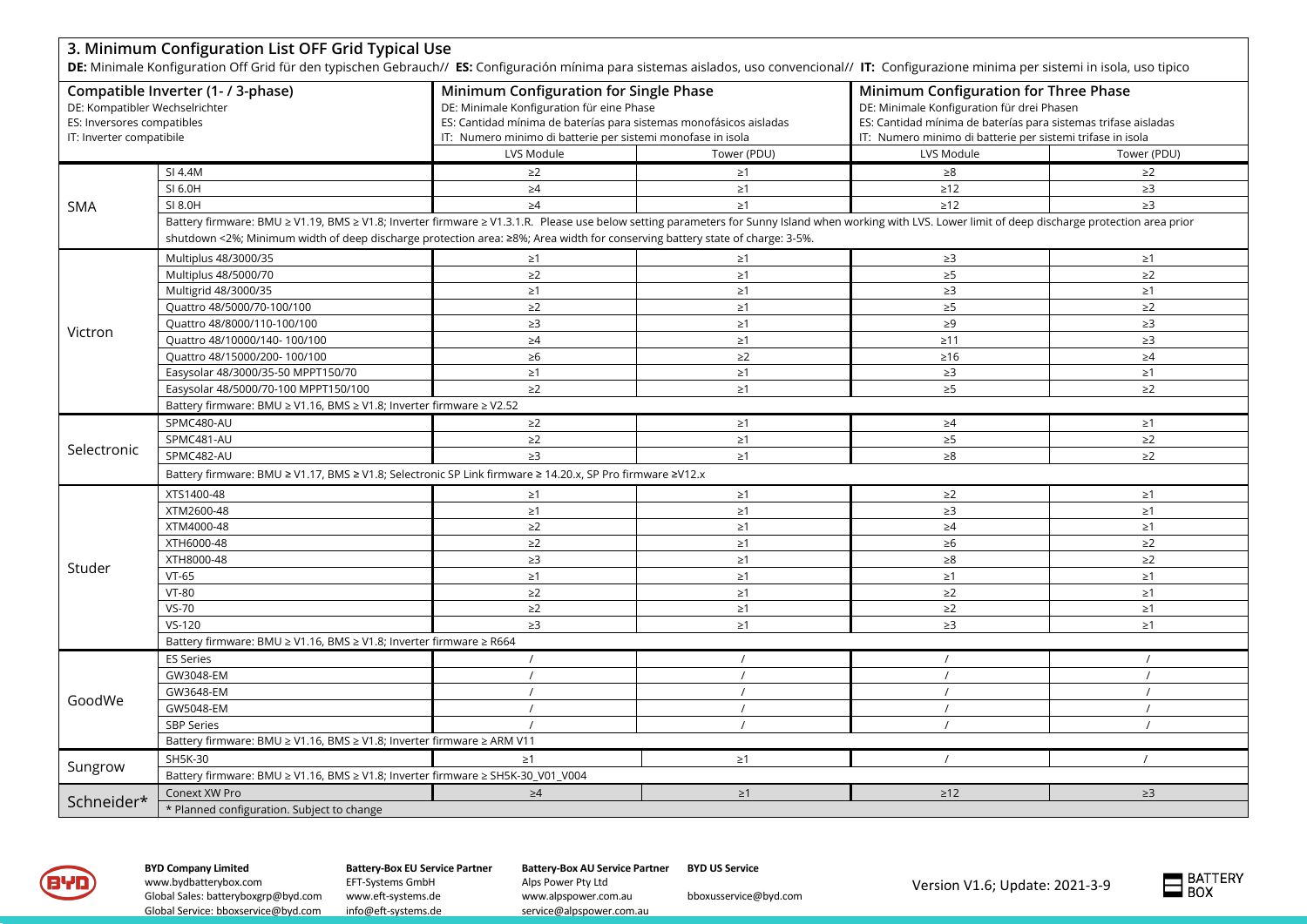|                                | 4. Minimum Configuration List OFF Grid for Inrush Power Use                                                                                                                                              |                                                                             |          |                                                                         |             |  |  |
|--------------------------------|----------------------------------------------------------------------------------------------------------------------------------------------------------------------------------------------------------|-----------------------------------------------------------------------------|----------|-------------------------------------------------------------------------|-------------|--|--|
|                                | DE: Minimale Konfiguration Off Grid, für hohe Einschaltströme// ES: Configuración mínima para sistemas aislados para soportar picos de corriente máximos// IT: Configurazione minima per sistemi in      |                                                                             |          |                                                                         |             |  |  |
|                                | isola per potenza di pico ammisibile                                                                                                                                                                     |                                                                             |          |                                                                         |             |  |  |
|                                | Minimum Configuration for Single Phase<br>Minimum Configuration for Three Phase<br>Compatible Inverter (1- / 3-phase)                                                                                    |                                                                             |          |                                                                         |             |  |  |
| DE: Kompatibler Wechselrichter |                                                                                                                                                                                                          | DE: Minimale Konfiguration für eine Phase                                   |          | DE: Minimale Konfiguration für drei Phasen                              |             |  |  |
| ES: Inversores compatibles     |                                                                                                                                                                                                          | ES: Cantidad mínima de baterías para sistemas monofásicos aisladas con pico |          | ES: Cantidad mínima de baterías para sistemas trifase aisladas con pico |             |  |  |
| IT: Inverter compatibile       |                                                                                                                                                                                                          | IT: Numero minimo di batterie per sistemi monofase in isola con pico        |          | IT: Numero minimo di batterie per sistemi trifase in isola con pico     |             |  |  |
|                                |                                                                                                                                                                                                          | LVS Module (remarks for inrush use)<br>Tower (PDU)                          |          | LVS Module (remarks for inrush use)                                     | Tower (PDU) |  |  |
| <b>SMA</b>                     | SI 4.4M                                                                                                                                                                                                  | $\geq$ 2 (5.5kw 3 seconds)                                                  | $\geq 1$ | $\geq$ 8 (3*5.5kw 3 seconds)                                            | $\geq$ 2    |  |  |
|                                | SI 6.0H/8.0H                                                                                                                                                                                             | $\geq 4$ (11kw 3 seconds)                                                   | $\geq1$  | $\ge$ 12 (3*11kw 3 seconds)                                             | $\geq$ 3    |  |  |
|                                | Battery firmware: BMU ≥ V1.19, BMS ≥ V1.8; Inverter firmware ≥ V1.3.1.R. Please use below setting parameters for Sunny Island when working with LVS. Lower limit of deep discharge protection area prior |                                                                             |          |                                                                         |             |  |  |
|                                | shutdown <2%; Minimum width of deep discharge protection area: ≥8%; Area width for conserving battery state of charge: 3-5%.                                                                             |                                                                             |          |                                                                         |             |  |  |
|                                | Multiplus 48/3000/35                                                                                                                                                                                     | $\geq$ (6kw 5 seconds)                                                      | $\geq$ 1 | $\geq$ 5 (3*6kw 5 seconds)                                              | $\geq$ 2    |  |  |
|                                | Multiplus 48/5000/70                                                                                                                                                                                     | $\geq$ 3 (10kw 5 seconds)                                                   | $\geq 1$ | $\geq 7$ (3*10kw 5 seconds)                                             | $\geq$ 2    |  |  |
|                                | Multigrid 48/3000/35                                                                                                                                                                                     | $\geq$ (6kw 5 seconds)                                                      | $\geq$ 1 | $\ge 5$ (3*6kw 5 seconds)                                               | $\geq$ 2    |  |  |
|                                | Quattro 48/5000/70-100/100                                                                                                                                                                               | $\geq$ 3 (10kw 5 seconds)                                                   | $\geq$ 1 | $\geq$ 7 (3*10kw 5 seconds)                                             | $\geq$ 2    |  |  |
| Victron                        | Ouattro 48/8000/110-100/100                                                                                                                                                                              | $\geq 4$ (16kw 5 seconds)                                                   | $\geq$ 1 | $\ge$ 12 (3*16kw 5 seconds)                                             | $\geq$ 3    |  |  |
|                                | Quattro 48/10000/140-100/100                                                                                                                                                                             | $\geq$ 5 (20kw 5 seconds)                                                   | $\geq$ 2 | $\geq$ 15 (3*20kw 5 seconds)                                            | $\geq 4$    |  |  |
|                                | Quattro 48/15000/200-100/100                                                                                                                                                                             | $\geq$ 7 (25kw 5 seconds)                                                   | $\geq$ 2 | $\geq$ 18 (3*25kw 5 seconds)                                            | $\geq 6$    |  |  |
|                                | Easysolar 48/3000/35-50 MPPT150/70                                                                                                                                                                       | $\geq$ (6kw 5 seconds)                                                      | $\geq 1$ | $\geq$ 5 (3*6kw 5 seconds)                                              | $\geq$ 2    |  |  |
|                                | Easysolar 48/5000/70-100 MPPT150/100                                                                                                                                                                     | $\geq$ 3 (10kw 5 seconds)                                                   | $\geq$ 1 | $\geq 7$ (3*10kw 5 seconds)                                             | $\geq$ 2    |  |  |
|                                | Battery firmware: BMU ≥ V1.16, BMS ≥ V1.8; Inverter firmware ≥ V2.52                                                                                                                                     |                                                                             |          |                                                                         |             |  |  |
| Selectronic                    | SPMC480-AU                                                                                                                                                                                               | $\geq$ (6kw 60 seconds)                                                     | $\geq$ 1 | ≥6 (3*6kw 60 seconds)                                                   | $\geq$ 2    |  |  |
|                                | SPMC481-AU                                                                                                                                                                                               | $\geq$ 3 (12kw 30 seconds)                                                  | $\geq 1$ | ≥9 (3*12kw 30 seconds)                                                  | $\geq$ 3    |  |  |
|                                | SPMC482-AU                                                                                                                                                                                               | ≥5 (18kw 30 seconds)                                                        | $\geq$ 2 | $\geq$ 13 (3*18kw 30 seconds)                                           | $\geq 4$    |  |  |
|                                | Battery firmware: BMU ≥ V1.17, BMS ≥ V1.8; Selectronic SP Link firmware ≥ 14.20.x, SP Pro firmware ≥V12.x                                                                                                |                                                                             |          |                                                                         |             |  |  |
|                                | XTS1400-48                                                                                                                                                                                               | $≥1$ (2.8kw 5 seconds)                                                      | $\geq$ 1 | $\geq$ (3*2.8kw 5 seconds)                                              | $\geq$ 1    |  |  |
|                                | XTM2600-48                                                                                                                                                                                               | $\geq$ (6.5kw 5 seconds)                                                    | $\geq1$  | $≥5$ (3*6.5kw 5 seconds)                                                | $\geq$ 2    |  |  |
|                                | XTM4000-48                                                                                                                                                                                               | $\geq$ 3 (10.5kw 5 seconds)                                                 | $\geq$ 1 | ≥8 $(3*10.5$ kw 5 seconds)                                              | $\geq$ 2    |  |  |
|                                | XTH6000-48                                                                                                                                                                                               | $\geq 4$ (15 kw 5 seconds)                                                  | $\geq 1$ | $\ge$ 11 (3*15 kw 5 seconds)                                            | $\geq$ 3    |  |  |
| Studer                         | XTH8000-48                                                                                                                                                                                               | $\geq$ 5 (21 kw 5 seconds)                                                  | $\geq$ 2 | $\geq$ 15 (3*21 kw 5 seconds)                                           | $\geq 4$    |  |  |
|                                | $VT-65$                                                                                                                                                                                                  | $\geq$ 1                                                                    | $\geq$ 1 | $\geq 4$                                                                | $\geq 1$    |  |  |
|                                | VT-80/VS-70                                                                                                                                                                                              | $\geq$ 2                                                                    | $\geq 1$ | $\geq 4$                                                                | $\geq$ 1    |  |  |
|                                | $VS-120$                                                                                                                                                                                                 | $\geq$ 3                                                                    | $\geq 1$ | $\geq 8$                                                                | $\geq$ 2    |  |  |
|                                | Battery firmware: BMU ≥ V1.16, BMS ≥ V1.8; Inverter firmware ≥ R664                                                                                                                                      |                                                                             |          |                                                                         |             |  |  |
|                                | <b>ES Series</b>                                                                                                                                                                                         | $\geq$ 2                                                                    | $\geq 1$ |                                                                         | $\prime$    |  |  |
|                                | GW3048-EM                                                                                                                                                                                                | $\geq$ 1                                                                    | $\geq$ 1 |                                                                         | $\prime$    |  |  |
| GoodWe                         | GW3648/5048-EM                                                                                                                                                                                           | $\geq$ 2                                                                    | $\geq 1$ |                                                                         |             |  |  |
|                                | <b>SBP Series</b>                                                                                                                                                                                        | $\geq$ 2                                                                    | $\geq 1$ |                                                                         |             |  |  |
|                                | Battery firmware: BMU ≥ V1.16, BMS ≥ V1.8; Inverter firmware ≥ ARM V11                                                                                                                                   |                                                                             |          |                                                                         |             |  |  |
| Sungrow                        | SH5K-30                                                                                                                                                                                                  | $\geq$ 1                                                                    | $\geq$ 1 |                                                                         | $\prime$    |  |  |
|                                | Battery firmware: BMU ≥ V1.16, BMS ≥ V1.8; Inverter firmware ≥ SH5K-30_V01_V004                                                                                                                          |                                                                             |          |                                                                         |             |  |  |
| Schneider*                     | Conext XW Pro                                                                                                                                                                                            | $\geq 4$                                                                    | $\geq$ 1 | $\geq 12$                                                               | $\geq$ 3    |  |  |
|                                | * Planned configuration. Subject to change                                                                                                                                                               |                                                                             |          |                                                                         |             |  |  |

**Note for Inrush Power: Each inverter has their inrush power for off grid applications. Please make sure to consult the inverter manufacturer for the right value of correspondences.**

DE: Hinweis zu Einschaltströmen: Jeder Wechselrichter hat seine Einschaltströme für OFF-Grid Anwendungen. Bitte erkundigen Sie sich beim Hersteller des Wechselrichters nach dem richtigen Korrespondenzwert.

ES: Nota sobre los picos de corriente: Cada inversor presenta unas características distintas con respecto a los picos de corriente permitidos así que es recomendable consultar con el fabricante de inversores que la informa esta tabla es la más reciente.

IT: Note per Potenza di Pico Ammisibile: ogni inverter ha la sua Potenza di Pico Ammisibile per applicazioni in isola (Off-Grid). Consulta i valori correspondent dell'inverter usato.



**BYD Company Limited Battery-Box EU Service Partner Battery-Box AU Service Partner BYD US Service** [www.bydbatterybox.com](http://www.bydbatterybox.com/) EFT-Systems GmbH Alps Power Pty Ltd Global Sales: [batteryboxgrp@byd.com](mailto:batteryboxgrp@byd.com) [www.eft-systems.de](http://www.eft-systems.de/) [www.alpspower.com.au](http://www.alpspower.com.au/) bboxusservice@byd.com Global Service: [bboxservice@byd.com](mailto:bboxservice@byd.com) [info@eft-systems.de](mailto:info@eft-systems.de) [service@alpspower.com.au](mailto:service@alpspower.com.au)